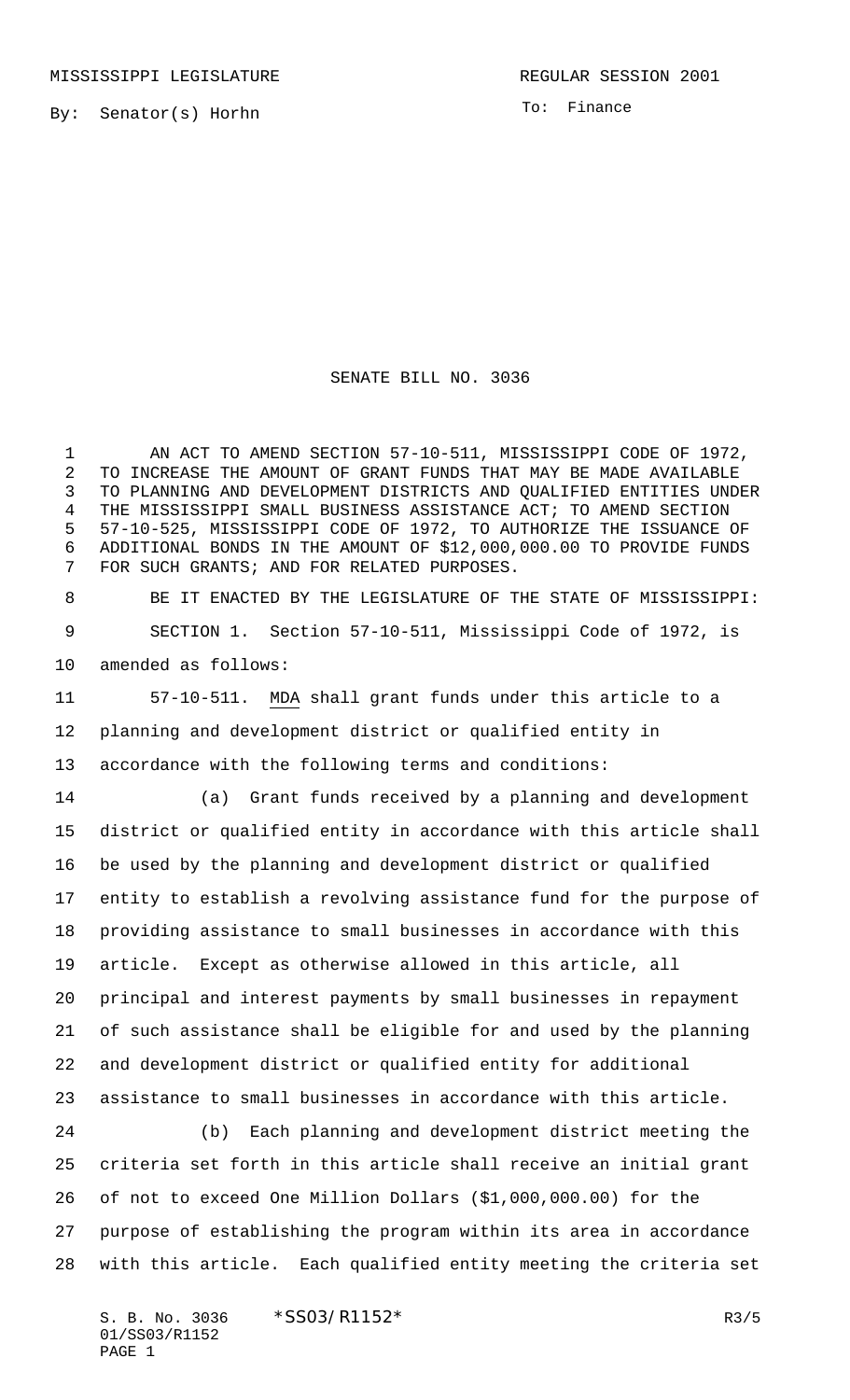forth in this article shall be eligible to receive an initial grant of Five Hundred Thousand Dollars (\$500,000.00) for the purpose of establishing the program within the area it serves in accordance with this article. The total amount of initial grants to planning and development districts shall not exceed Ten Million Dollars (\$10,000,000.00) and the total amount of initial grants for qualified entities shall not exceed Two Million Dollars (\$2,000,000.00). Each planning and development district or qualified entity receiving an initial grant shall have twelve (12) months in which to make binding commitments to provide assistance to small businesses in the principal amount of the initial grant in accordance with this article. Grant funds not committed to provide assistance to small businesses at the end of twelve (12) months after receipt thereof by the planning and development district or qualified entity shall be returned to MDA for placement in a pool to be redistributed by MDA to planning and development districts or qualified entities which have binding commitments to distribute as assistance all their initial grant funds and have pending applications for additional assistance in accordance with this article. Any planning and development district or qualified entity returning any such grant funds to MDA shall be required at the time such initial grant funds are returned to deliver to the State Treasury, for deposit in the General Fund, interest on the amount of such returned funds at the same rate as any bonds or notes of the State of Mississippi issued pursuant to this article to provide such grant funds. (c) Except as otherwise provided in this section, after

S. B. No. 3036 \*SS03/R1152\* 01/SS03/R1152 PAGE 2 all of the initial grant funds have been provided as assistance to small businesses in accordance with this article, MDA shall distribute additional grant funds to each planning and development district or qualified entity qualified under this article to receive and requesting such funds in whatever amounts MDA deems appropriate and when needed by such planning and development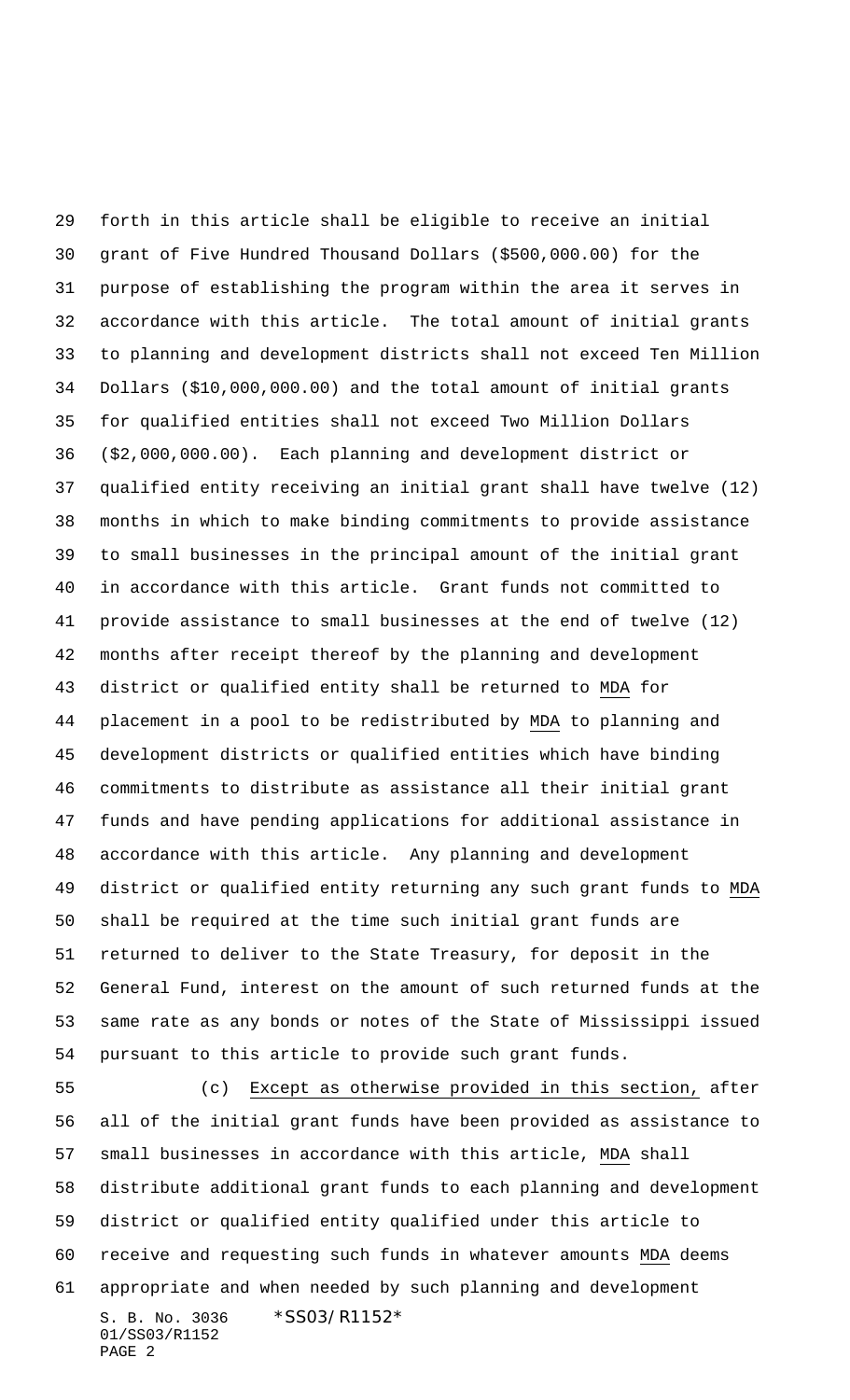districts or qualified entities to provide additional assistance to small businesses in accordance with this article. The schedule for distributing such funds shall be determined by MDA. Funds distributed to planning and development districts and qualified entities pursuant to this paragraph shall be in addition to funds distributed to planning and development districts and qualified entities pursuant to paragraph (b) of this section. The total amount of grants issued pursuant to this paragraph shall not exceed Twenty Million Dollars (\$20,000,000.00) for planning and development districts or qualified entities. Grant funds not committed to provide assistance to small businesses at the end of twelve (12) months after receipt thereof by the planning and development district or qualified entity shall be returned to MDA for placement in a pool to be redistributed by MDA to planning and development districts or qualified entities which have binding commitments to distribute as assistance all their initial grant funds and have pending applications for additional assistance in accordance with this article. Any planning and development district or qualified entity returning any such grant funds to MDA shall be required at the time such grant funds are returned to deliver to the State Treasury, for deposit in the General Fund, interest on the amount of such returned funds at the same rate as any bonds or notes of the State of Mississippi issued pursuant to this article to provide such grant funds. 86 (d) MDA shall distribute additional grant funds to each

 planning and development district or qualified entity qualified under this article to receive and requesting such funds in 89 whatever amounts MDA deems appropriate and when needed by such planning and development districts or qualified entities to provide additional assistance to small businesses in accordance with this article. The schedule for distributing such funds shall be determined by MDA. Funds distributed to planning and development districts and qualified entities pursuant to this

S. B. No. 3036 \*SS03/R1152\* 01/SS03/R1152 PAGE 3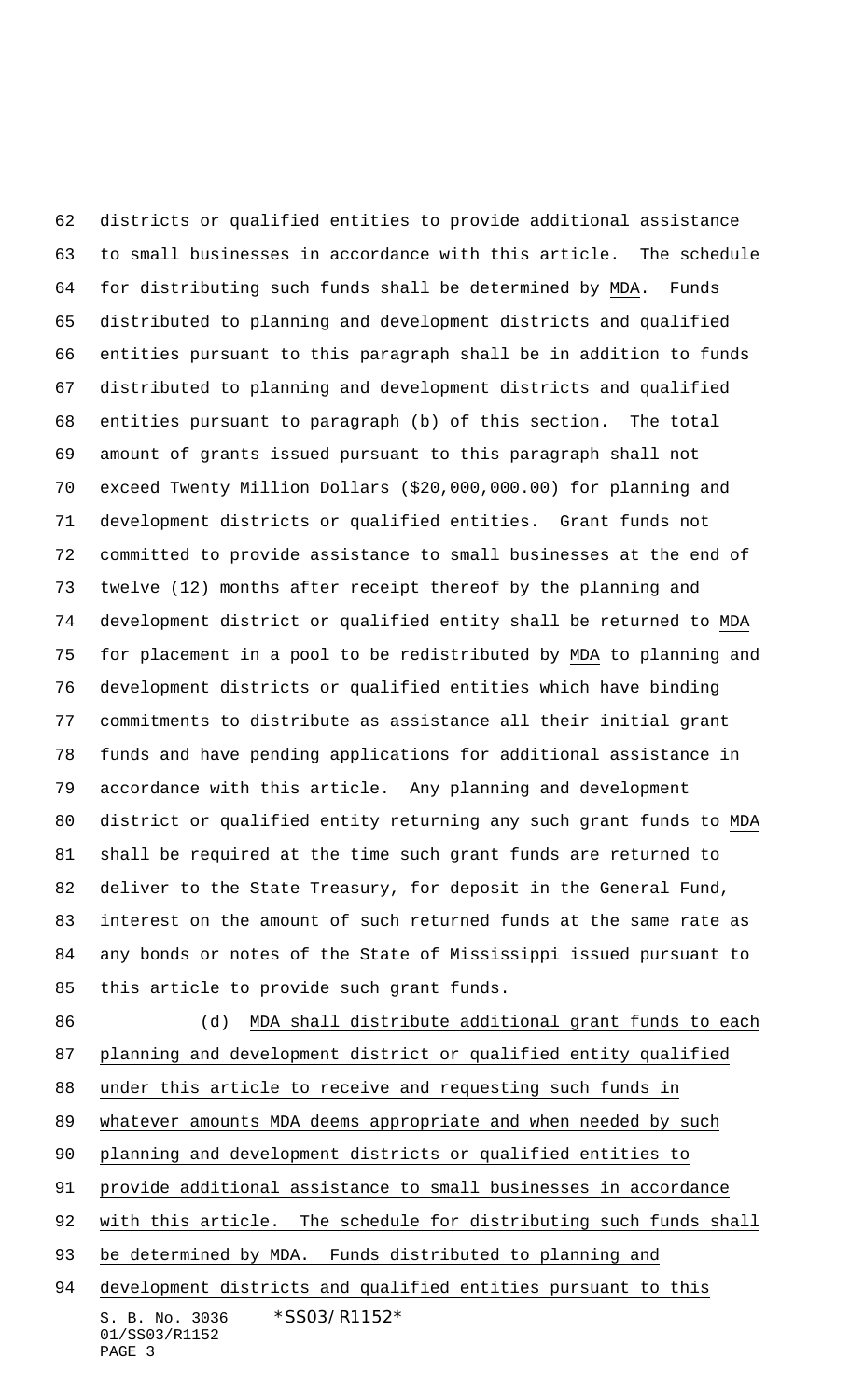paragraph shall be in addition to funds distributed to planning and development districts and qualified entities pursuant to 97 paragraphs (b) and (c) of this section. The total amount of grants issued pursuant to this paragraph shall not exceed Ten Million Dollars (\$10,000,000.00) for planning and development districts and Two Million Dollars (\$2,000,000.00) for qualified entities. Grant funds not committed to provide assistance to small businesses at the end of twelve (12) months after receipt thereof by the planning and development district or qualified entity shall be returned to MDA for placement in a pool to be redistributed by MDA to planning and development districts or qualified entities which have binding commitments to distribute as assistance all their grant funds and have pending applications for additional assistance in accordance with this article. Any planning and development district or qualified entity returning any such grant funds to MDA shall be required at the time such grant funds are returned to deliver to the State Treasury, for 112 deposit in the General Fund, interest on the amount of such returned funds at the same rate as any bonds or notes of the State of Mississippi issued pursuant to this article to provide such grant funds.

S. B. No. 3036 \*SS03/R1152\* 01/SS03/R1152 PAGE 4 (e) A planning and development district or qualified entity participating in the program may utilize not more than fifty percent (50%) of interest earned on assistance provided to small businesses in accordance with this article for administration and management of the program, unless specifically authorized to utilize more by MDA; provided, however, any interest earned on grant funds held by a planning and development district or qualified entity prior to the utilization of such grant funds to provide assistance to small businesses shall be placed in the revolving assistance fund of the planning and development district or qualified entity and shall not be expended for administration or management costs. Planning and development districts and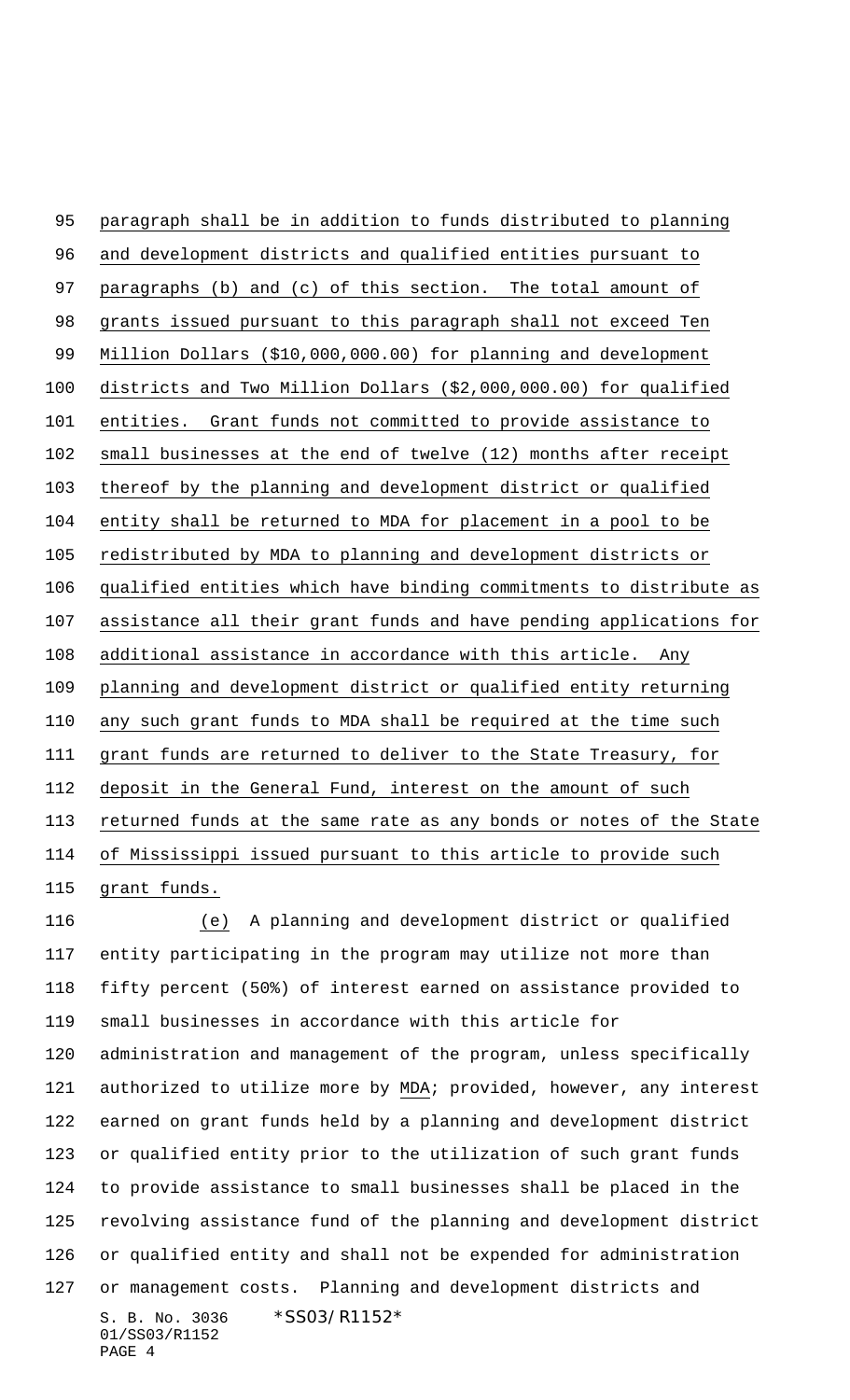qualified entities may retain fifty percent (50%) of the interest earned on repayment funds that are being held on deposit in anticipation of relending to aid in the administration and management of the program. Each planning and development district and qualified entity shall file annually with the Secretary of the Senate and the Clerk of the House of Representatives not later than the first day of each regular legislative session a report which details any interest retained or utilized by the planning and development district or qualified entity pursuant to this paragraph (e).

 (f) If a planning and development district or qualified entity participating in the program experiences losses from assistance provided pursuant to the program in excess of fifty percent (50%) of the amount of grant funds received by the planning and development district or qualified entity, the planning and development district or qualified entity shall repay the State of Mississippi the amount of such losses in excess of fifty percent (50%) by delivering that amount to the State Treasury for deposit in the General Fund.

 (g) MDA shall assist each planning and development district or qualified entity participating in the program in connection with such planning and development district's or qualified entity's compliance with this article.

 (h) Each planning and development district or qualified entity participating in the program shall submit the following reports to the House Ways and Means Committee, the Senate Economic Development, Tourism and Parks Committee and MDA:

 (i) An annual audit of grant funds received in connection with the program; and

S. B. No. 3036 \*SS03/R1152\* 01/SS03/R1152 PAGE 5 (ii) A semiannual report on July 30 and January 30 of each year, describing all assistance provided to small businesses pursuant to the program, such reports to include without limitation the following: a description of each small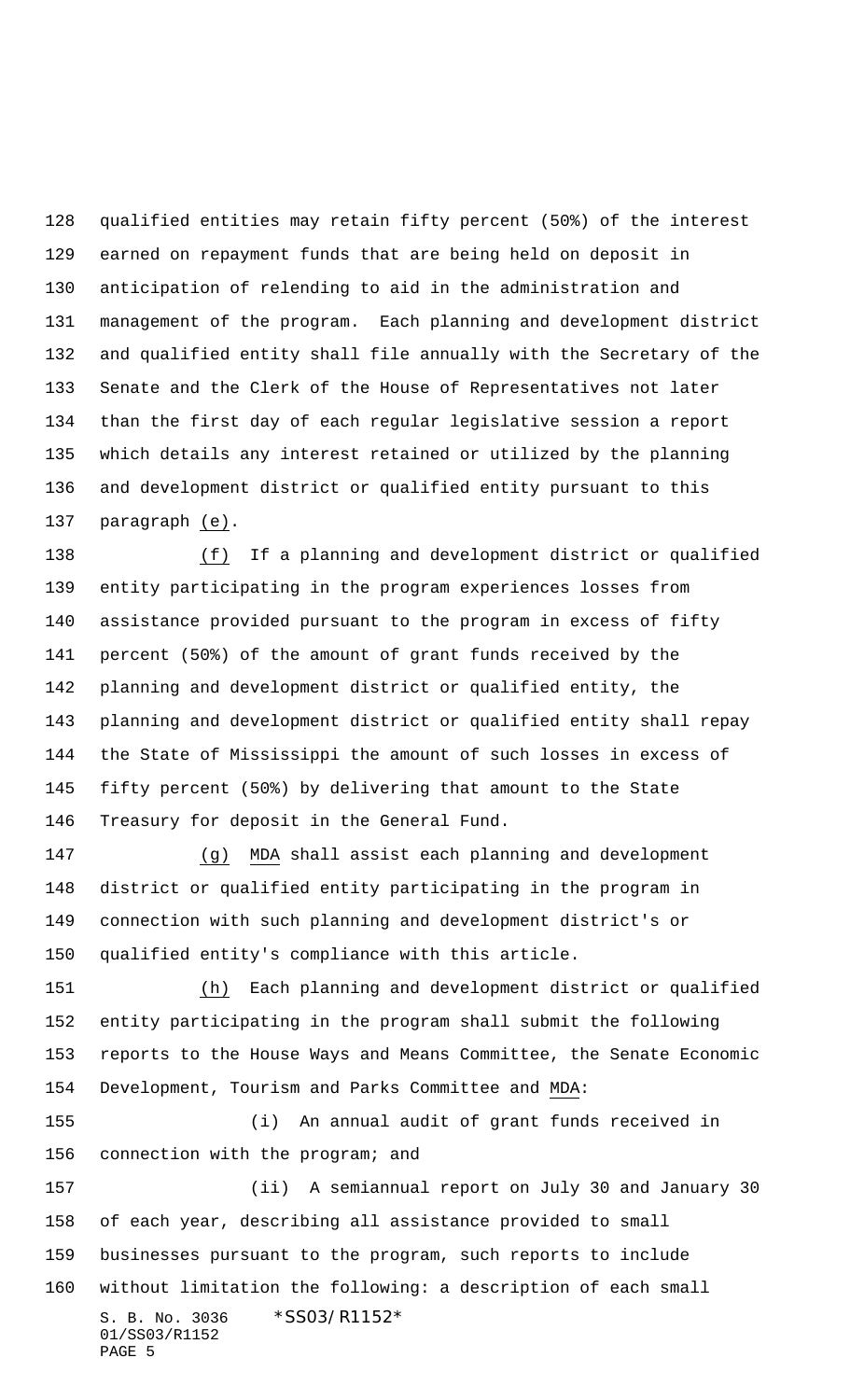business receiving assistance; the project to be assisted and purpose of assistance; a description of each loan and equity investment, including the terms and conditions thereof and use of the funds assistance by the small business; history of the assistance pool, including principal amount loaned, interest earned, interest expended for administration and management, principal amount of equity investments, assistance funds available, and losses; and a statement of jobs created or retained as a result of the assistance program.

 (i) If MDA determines that a district or entity has provided assistance to small businesses in a manner inconsistent with the provisions of this article, then the amount of such assistance so provided shall be withheld by MDA from any additional grant funds to which the district or entity becomes entitled under this article. If MDA determines, after notifying such district or entity twice in writing and providing such district or entity a reasonable opportunity to comply, that a planning and development district or qualified entity has consistently failed to comply with this article in connection with the program, MDA may declare such planning and development district or qualified entity in default under the program and, upon receipt of notice thereof from MDA, such planning and development district or qualified entity shall immediately cease providing assistance under the program, shall refund to MDA for distribution to other planning and development districts or qualified entities all funds held in its revolving assistance fund and, if required by MDA, shall convey to MDA all administrative and management control of assistance provided by it under the program.

 SECTION 2. Section 57-10-525, Mississippi Code of 1972, is amended as follows: 57-10-525. **\* \* \***

S. B. No. 3036 \*SS03/R1152\* 01/SS03/R1152 PAGE 6 (1) The seller is authorized to borrow, on the credit of the state, money not exceeding the aggregate sum of Forty-four Million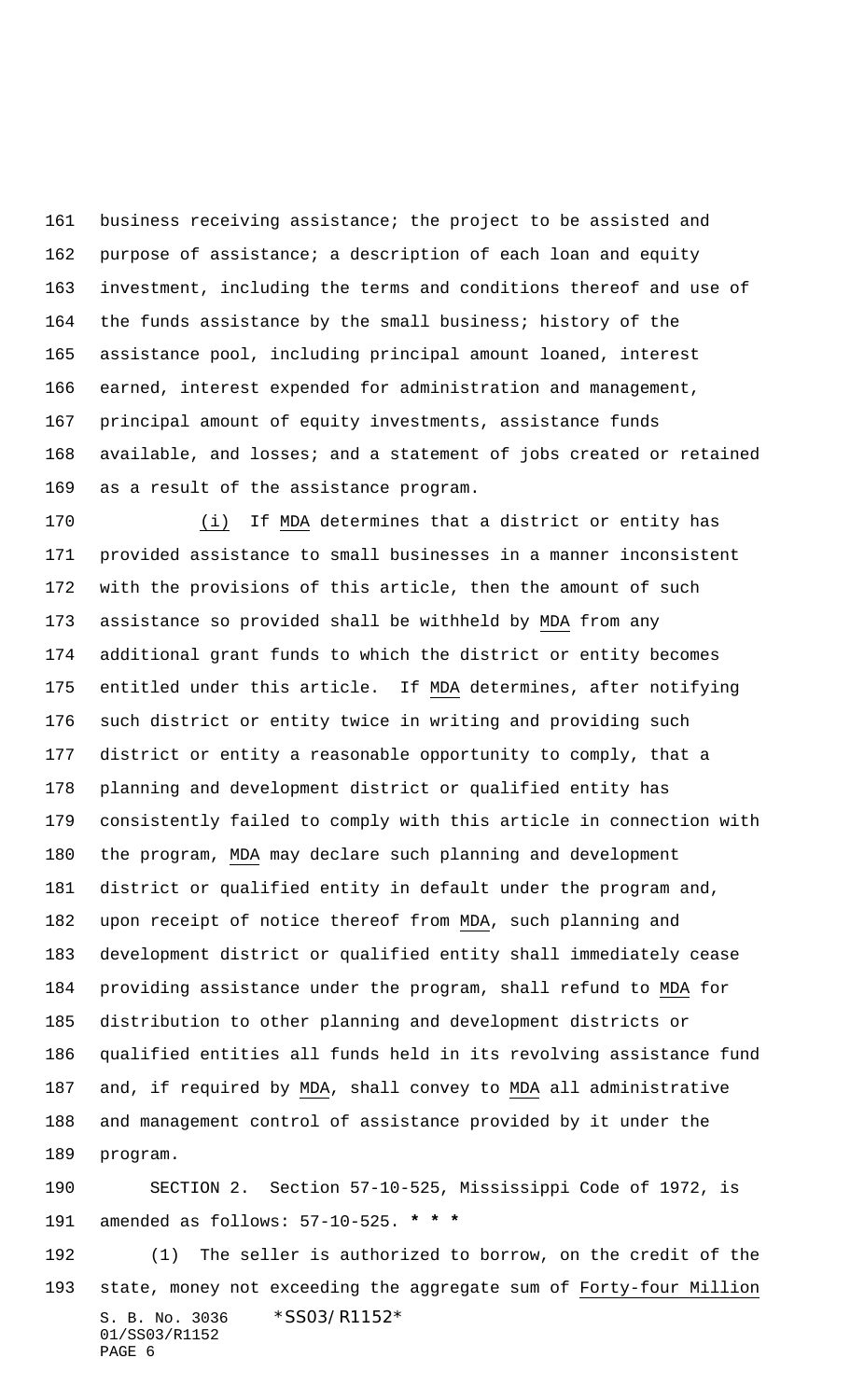Dollars (\$44,000,000.00), not including money borrowed to refund outstanding bonds, notes or replacement notes, as may be necessary to carry out the purposes of this article. The rate of interest on any such bonds or notes which are not subject to taxation shall not exceed the rates set forth in Section 75-17-101, Mississippi Code of 1972, for general obligation bonds.

 (2) As evidence of indebtedness authorized in this article, general or limited obligation bonds of the state shall be issued from time to time to provide monies necessary to carry out the purposes of this article for such total amount, in such form, in such denominations, payable in such currencies (either domestic or foreign or both), and subject to such terms and conditions of issue, redemption and maturity, rate of interest and time of payment of interest as the seller directs, except that such bonds shall mature or otherwise be retired in annual installments beginning not more than five (5) years from the date thereof and extending not more than twenty (20) years from the date thereof.

 (3) All bonds and notes issued under authority of this article shall be signed by the chairman of the seller, or by his facsimile signature, and the official seal of the seller shall be affixed thereto, attested by the secretary of the seller.

 (4) All bonds and notes issued under authority of this article may be general or limited obligations of the state, and the full faith and credit of the State of Mississippi as to general obligation bonds, or the revenue derived from projects assisted as to limited obligation bonds, are hereby pledged for the payment of the principal of and interest on such bonds and notes.

 (5) Such bonds and notes and the income therefrom shall be exempt from all taxation in the State of Mississippi.

 (6) The bonds may be issued as coupon bonds or registered as to both principal and interest as the seller may determine. If

S. B. No. 3036 \*SS03/R1152\* 01/SS03/R1152 PAGE 7